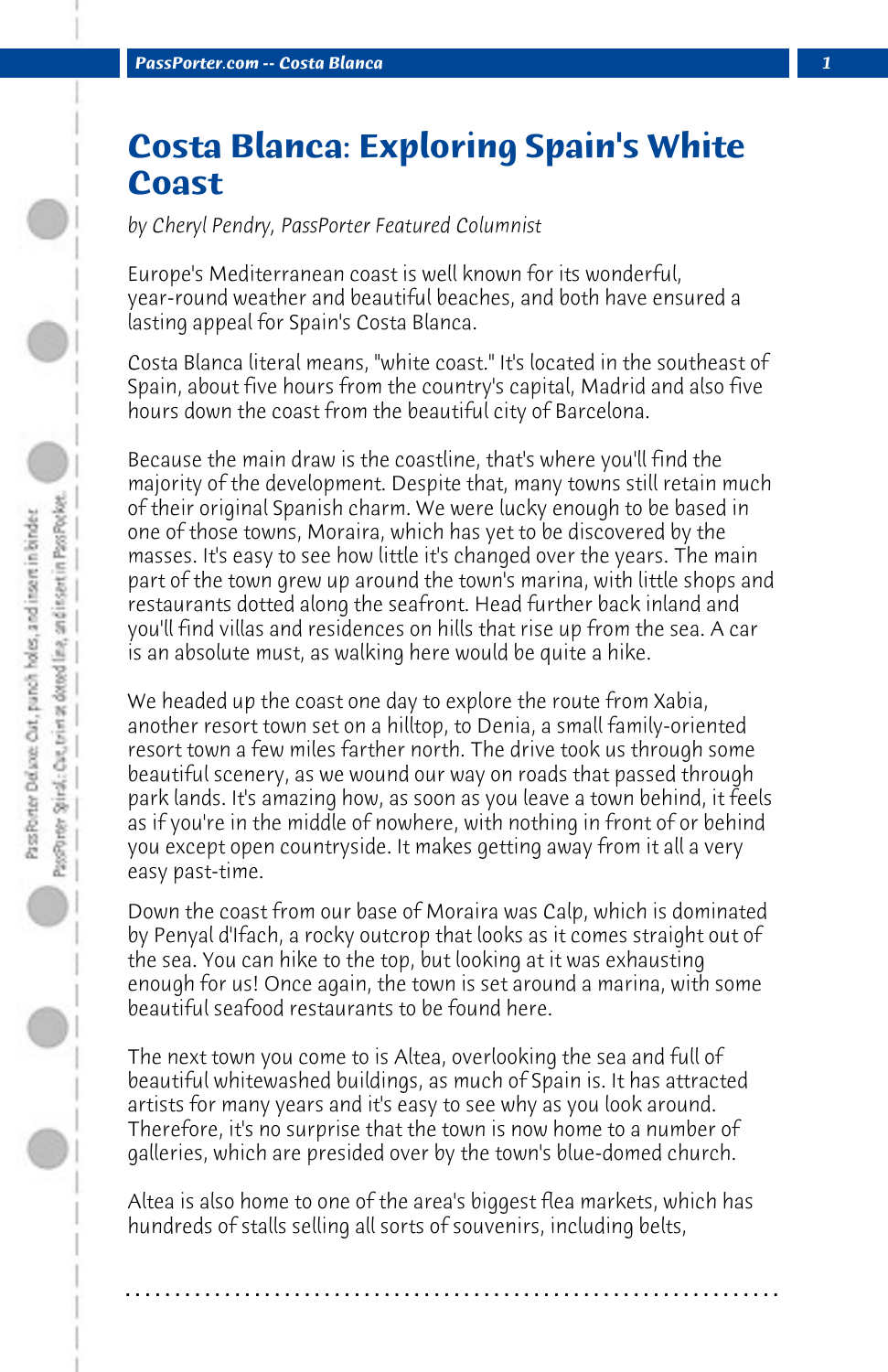handbags, clothes, and kitchen ware. It was a struggle to get out of there without losing a fortune. Everything was reasonably priced and very unique, although haggling with the sellers is part of the fun!

From Altea, you can head inland to one of the major attractions of the Costa Blanca -- and one of the few that doesn't involve beaches! The mountain community of Guadalest draws visitors from the major coastal resorts and it's easy to see why. As we drove along narrow and winding roads to get to it, suddenly you could see the village appear before you on top of a rock! It's the most bizarre sight and you can't help but wonder how safe those buildings are.

Unsurprisingly, it's quite a hike to reach those buildings, but well worth it. You pass through a sloping tunnel cut into the rock and emerge into a cobbled street. It's almost as if you've stepped back in time as you come back out into the light. Guadalest was originally founded by the Moors, who carved the town and castle into the hillside. Sadly, very little apart from ruins remains of that castle, but there's plenty to see in Plaza de San Gregorio, which is home to shops, cafes, and some beautiful views over a crystal clear reservoir below.

Most of the day trippers to Guadalest come from the bustling seaside resort of Benidorm, which has been a firm favorite of British travelers from the 1970s onwards. Today, it's still packed with foreign visitors and, as a result, it's become something of a concrete jungle, as developers compete to erect more hotels for those who come here. One look at the beach tells you why it's still so popular today, sprawling for what feels like miles in front of you in a beautiful climate, with cafes littered along the seafront road.

On our visit here, we headed for the Bali Hotel, where, for a small fee, you can take an elevator to the outdoor viewing area on the roof. It certainly gives you the full measure of Benidorm as it sprawls beneath you. In the distance, we could see some of the theme parks that this place is well known for, including Terra Mitica, which is themed around Mediterranean civilizations and is packed with terrifying coasters and thrilling water rides.

Amazingly, we were only able to explore a small amount of what the Costa Blanca has to offer, and we're already eagerly looking forward to our next visit out there, so we can explore that beautiful part of Spain more fully.

*About The Author: Cheryl and husband Mark live in England and love to travel, particularly to America. They are in the process of visiting every Disney theme park around the world, having already been to Disneyland*

**. . . . . . . . . . . . . . . . . . . . . . . . . . . . . . . . . . . . . . . . . . . . . . . . . . . . . . . . . . . . . . . . . .**